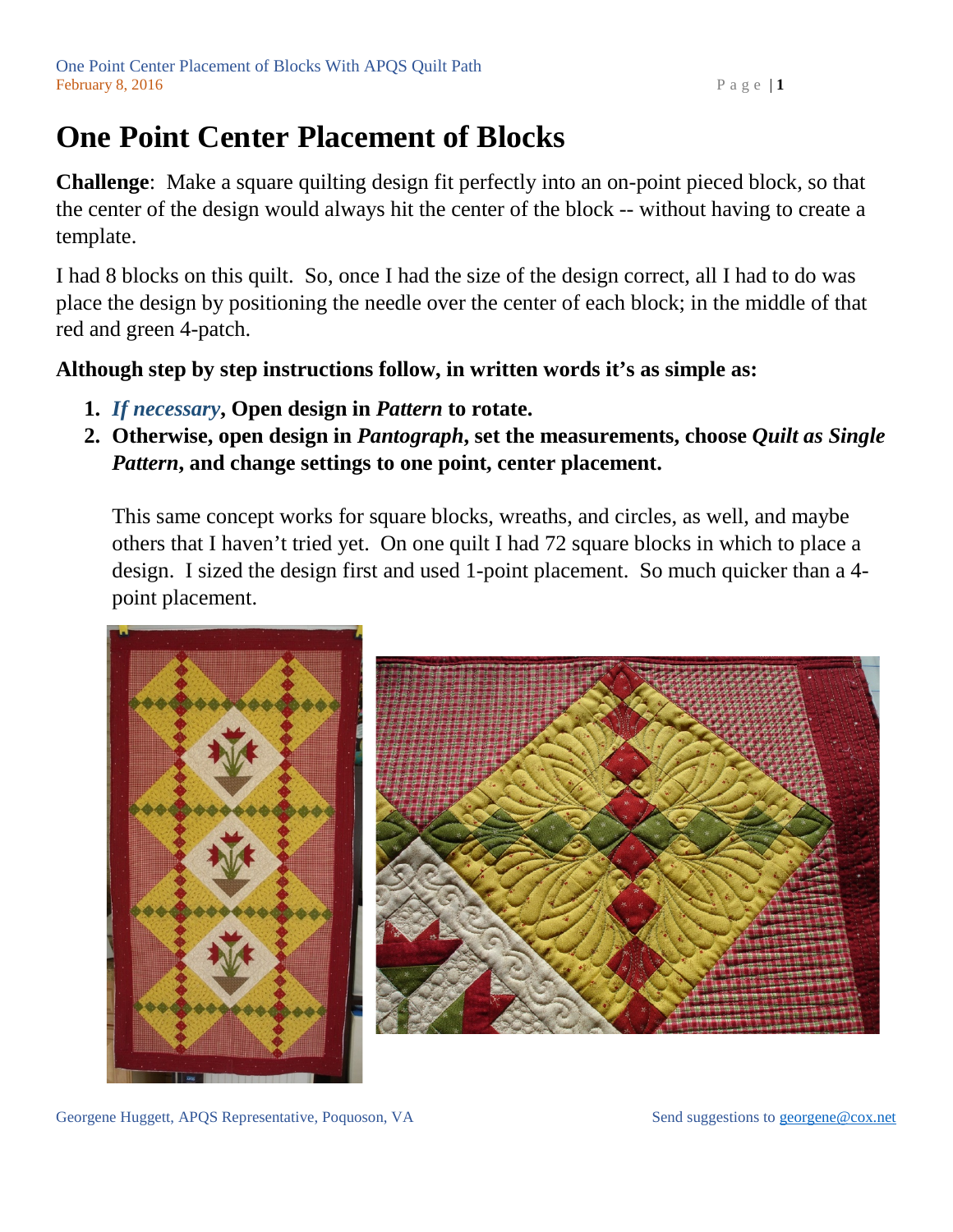## **Step by Step Instructions**

| Measure from left point to right point of                                      | It was 15" for the block shown.                  |
|--------------------------------------------------------------------------------|--------------------------------------------------|
| the on-point block<br>Tap Design and Create Pattern                            | <b>Pattern</b>                                   |
| <b>Tap Select Pattern</b>                                                      | Select<br>Pattern                                |
| <b>Tap Select</b><br><b>Tap Select All</b>                                     | Select All                                       |
| Rotate design 45 degrees                                                       | O(Q)<br>Rotate<br>45'                            |
| Tap Save and Rename the rotated block.                                         | File Name -><br>Save<br>Cancel<br>$\blacksquare$ |
| <b>Close Pattern section.</b>                                                  | X                                                |
| Start here if you don't need to rotate your design.                            |                                                  |
| <b>Tap Design and Create Pantograph</b>                                        | Pantograph                                       |
| Make the Pantograph size 15" square, or<br>whatever the size you need for your |                                                  |

whatever the size you need for your block.





Georgene Huggett, APQS Representative, Poquoson, VA Send suggestions to [georgene@cox.net](mailto:georgene@cox.net)